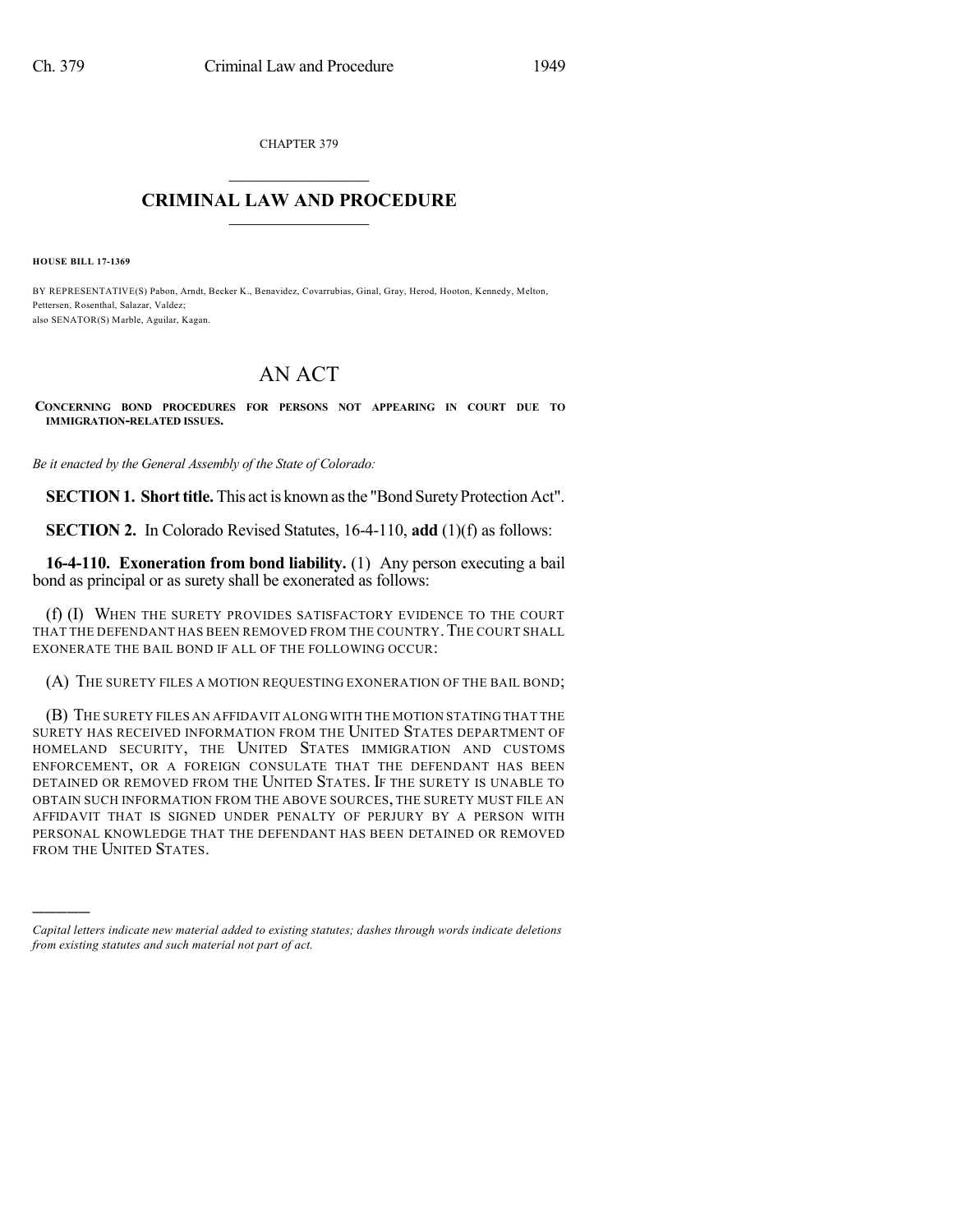(C) THE DISTRICT ATTORNEY DOES NOT OBJECT.

(II) IF THE COURT EXONERATES THE LIABILITY ON THE BAIL BOND PURSUANT TO SUBSECTION  $(1)(f)(I)$  OF THIS SECTION AND THE BOND PREMIUM HAS BEEN PAID, ANY COLLATERAL SECURING THE BAIL BOND IS RELEASED.

**SECTION 3.** In Colorado Revised Statutes, 16-4-114, **add** (5)(b)(VI) and  $(5)(b)(VII)$  as follows:

**16-4-114. Enforcement procedures for compensated sureties - definitions.** (5) Liability of bond obligors on bonds issued by compensated sureties may be enforced, without the necessity of an independent action, as follows:

(b) (VI) ACOMPENSATED SURETY SHALL BE EXONERATED FROM LIABILITY UPON THE BOND WHEN THE SURETY PROVIDES SATISFACTORY EVIDENCE TO THE COURT THAT THE DEFENDANT HAS BEEN REMOVED FROM THE COUNTRY PURSUANT ACTION BY A FEDERAL IMMIGRATION AGENCY WHILE ON BOND. THE COURT SHALL EXONERATE THE BAIL BOND IF ALL OF THE FOLLOWING OCCUR:

(A) THE COMPENSATED SURETY FILES A MOTION REQUESTING EXONERATION OF THE BAIL BOND;

(B) THE COMPENSATED SURETY FILES AN AFFIDAVIT ALONG WITH THE MOTION STATING THAT THE COMPENSATED SURETY HAS RECEIVED INFORMATION FROM THE UNITED STATES DEPARTMENT OF HOMELAND SECURITY, THE UNITED STATES IMMIGRATION AND CUSTOMS ENFORCEMENT, OR A FOREIGN CONSULATE THAT THE DEFENDANT HAS BEEN DETAINED OR REMOVED FROM THE UNITED STATES. IF THE COMPENSATED SURETY IS UNABLE TO OBTAIN SUCH INFORMATION FROM THE ABOVE SOURCES, THE COMPENSATED SURETY MUST FILE AN AFFIDAVIT THAT IS SIGNED UNDER PENALTY OF PERJURY BY A PERSON WITH PERSONAL KNOWLEDGE THAT THE DEFENDANT HAS BEEN DETAINED OR REMOVED FROM THE UNITED STATES.

(C) THE DISTRICT ATTORNEY DOES NOT OBJECT.

(VII) IF THE COURT EXONERATES THE LIABILITY ON THE BAIL BOND PURSUANT TO SUBSECTION  $(5)(b)(V)$  of this section and the bond premium has been paid, ANY COLLATERAL SECURING THE BAIL BOND IS RELEASED.

**SECTION 4.** In Colorado Revised Statutes, **repeal and reenact, with amendments,** 16-3-503 as follows:

**16-3-503. Bondsfor persons with immigration-related issues.** ON AND AFTER THE EFFECTIVE DATE OF THIS SECTION, A LAW ENFORCEMENT AGENCY HOLDING A DEFENDANT CHARGED WITH A CRIMINAL OFFENSE SHALL NOT NOTIFY THE DEFENDANT'S BAIL BONDING AGENT OR A NONCOMPENSATED SURETY BEFORE THE BOND IS POSTED THAT HIS OR HER BOND OR FEES MAY BE FORFEITED IF THE DEFENDANT IS REMOVED FROM THE COUNTRY. ON AND AFTER THE EFFECTIVE DATE OF THIS SECTION, A LAW ENFORCEMENT OFFICER SHALL NO LONGER ASK A DEFENDANT OR A PERSON OTHER THAN A BAIL BONDING AGENT TO EXECUTE A WAIVER PRIOR TO POSTING A BOND FOR A PERSON CHARGED WITH A CRIMINAL OFFENSE THAT STATES THAT HE OR SHE UNDERSTANDS THAT THE BOND OR FEES